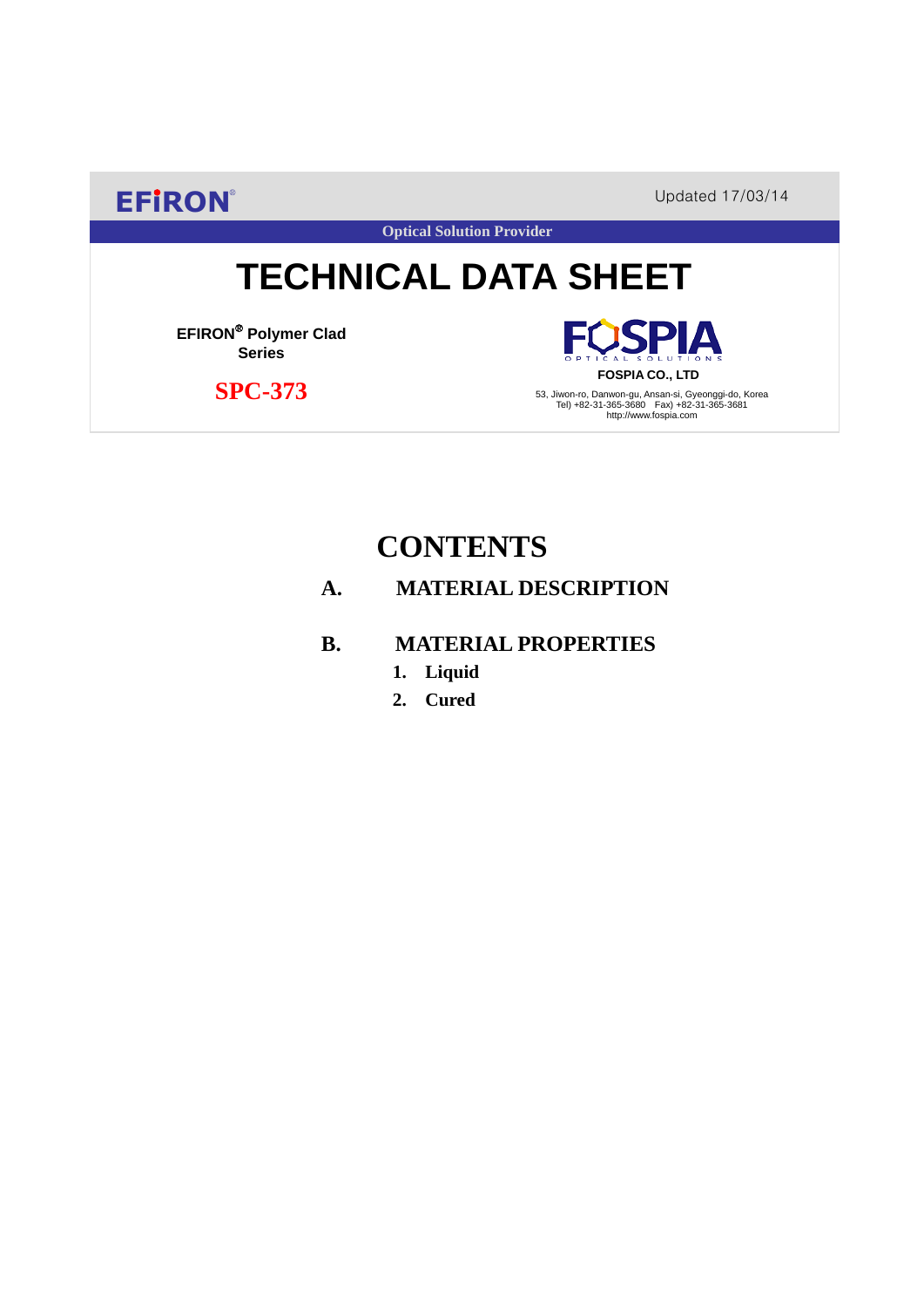## A. MATERIAL DESCRIPTION

EFIRON<sup>®</sup> SPC-373 coating is a radiation-curable acrylate useful for polymer cladding making processes. EFIRON<sup>®</sup> SPC-373 coating has suitable glass transition temperature, rapid cure property, non-yellowing, thermal resistance, high oxidative and hydrolytic (moisture) stability, which are required by optical fiber industry applications.

#### **1. CURING CONDITION**

Minimum UV dose of  $EPIRON^{\circledR}$  SPC-373 for complete cure is 1000 mJ/cm<sup>2</sup> under a nitrogen environment. However, the minimum dosage is heavily dependent upon the thickness of the PC layer.

#### **2. STORAGE**

 $EFINON^{\circledR}$  SPC-373 polymer cladding coating can polymerize under improper storage conditions. Store materials away from direct sunlight and presence of oxidizing agents and free radicals. Storage temperature range is between  $10^{\circ}$  to 30℃.

#### **3. PRECAUTION**

 $EFINON^{\circledR}$  SPC-373 polymer cladding coating materials can cause skin and eye irritation after contact. Therefore, avoid direct contact with these materials. If contact occurs, immediately rinse affected areas copiously with water.

#### **4. NOTES**

The information contained herein is believed to be reliable but is not to be taken as representation, warranty or guarantee and customers are urged to make their own tests.